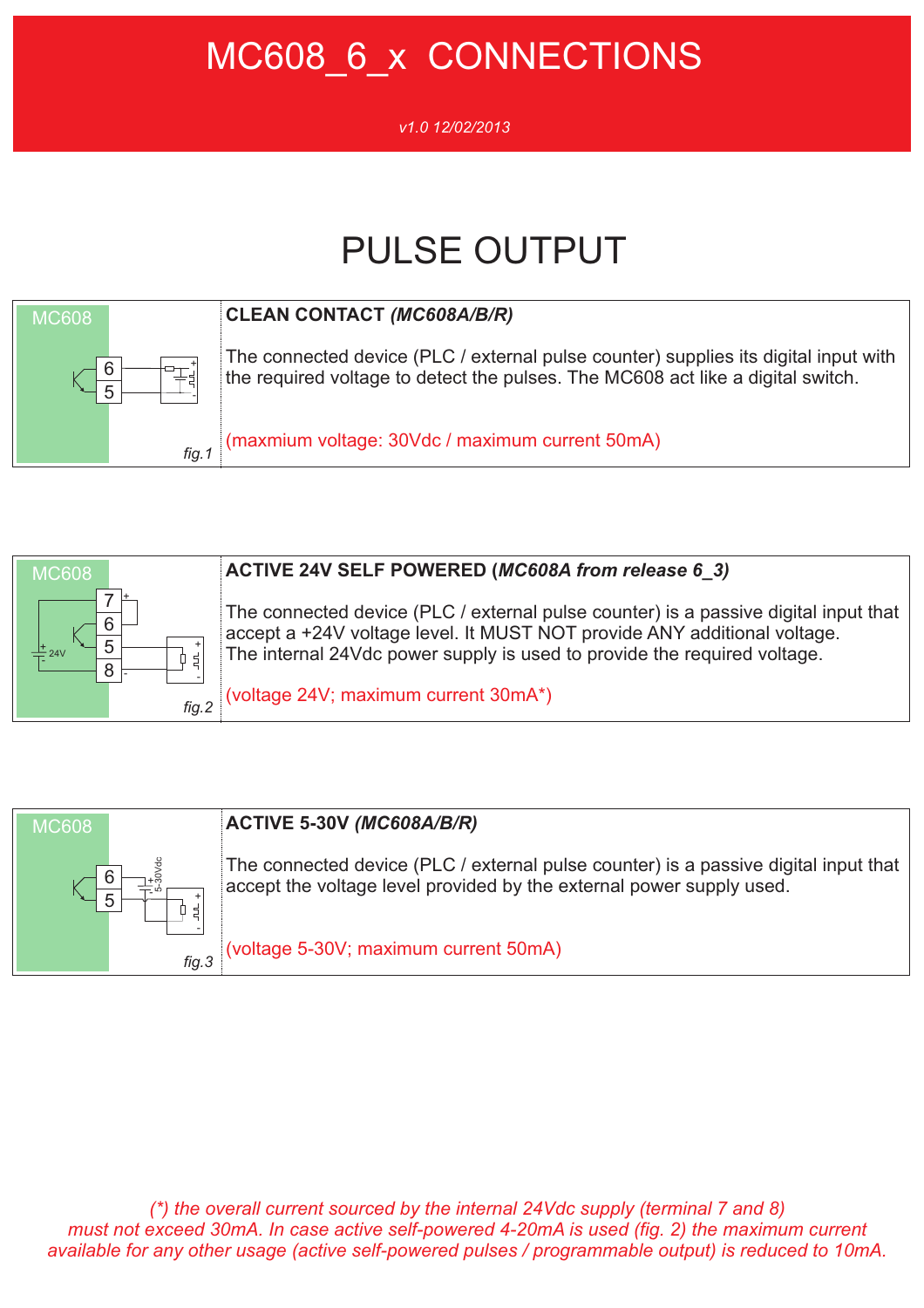# MC608 6 x CONNECTIONS

#### *v1.0 12/02/2013*

# PROGRAMMABLE OUTPUT







### **ACTIVE 5-30V** *(MC608A/B/R)*

The connected device is a passive digital input that accept the voltage level provided by the external power supply.

(voltage 5-30V; maximum current 50mA)

*(\*) the overall current sourced by the internal 24Vdc supply (terminal 7 and 8) must not exceed 30mA. In case active self-powered 4-20mA is used (fig. 2) the maximum current available for any other usage (active self-powered pulses / programmable output) is reduced to 10mA.*